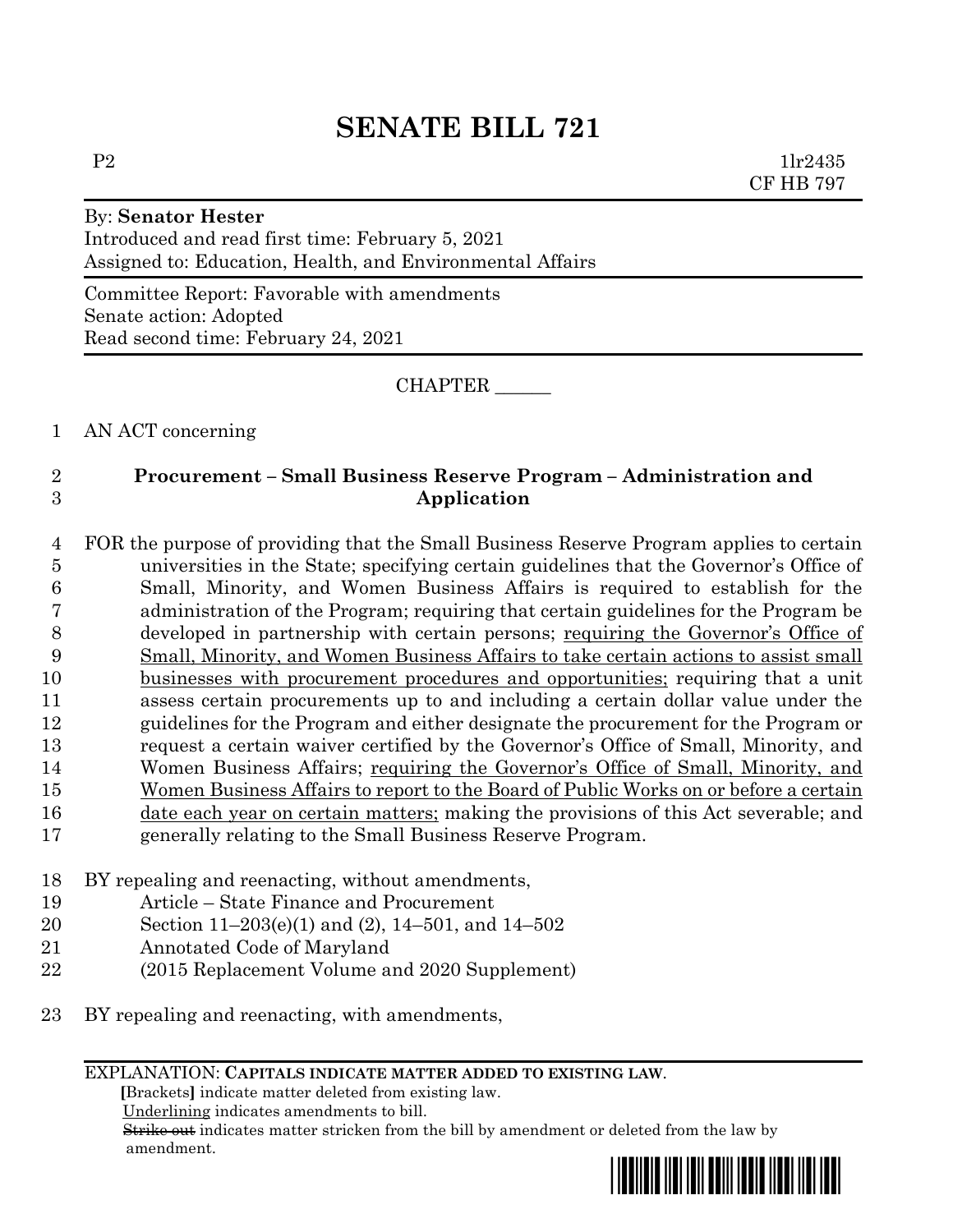|                                                        | $\sqrt{2}$                                 | <b>SENATE BILL 721</b>                                                                                                                                              |
|--------------------------------------------------------|--------------------------------------------|---------------------------------------------------------------------------------------------------------------------------------------------------------------------|
| $\mathbf 1$<br>$\overline{2}$<br>$\boldsymbol{3}$<br>4 | Annotated Code of Maryland                 | Article – State Finance and Procurement<br>Section 11–203(e)(5), 14–503, and $14$ –504 $14$ –504, and $14$ –505(c)<br>(2015 Replacement Volume and 2020 Supplement) |
| 5<br>6                                                 | That the Laws of Maryland read as follows: | SECTION 1. BE IT ENACTED BY THE GENERAL ASSEMBLY OF MARYLAND,                                                                                                       |
| 7                                                      |                                            | <b>Article - State Finance and Procurement</b>                                                                                                                      |
| 8                                                      | $11 - 203.$                                |                                                                                                                                                                     |
| 9<br>10                                                | (1)<br>(e)                                 | In this subsection, "University" means the University System of<br>Maryland, Morgan State University, or St. Mary's College of Maryland.                            |
| 11<br>12<br>13                                         | (2)<br>College of Maryland.                | Except as otherwise provided in this subsection, this Division II does<br>not apply to the University System of Maryland, Morgan State University, or St. Mary's    |
| 14<br>15                                               | (5)<br>(i)                                 | Except as provided in paragraph (7) of this subsection, the<br>following provisions of Division II of this article apply to a University:                           |
| 16                                                     |                                            | $\S 11-205$ of this subtitle ("Collusion");<br>1.                                                                                                                   |
| 17<br>18                                               | etc., of material facts");                 | 2.<br>$\S$ 11–205.1 of this subtitle ("Falsification, concealment,                                                                                                  |
| 19<br>20                                               | Nondiscrimination clause");                | 3.<br>$\mathrm{this}$<br>("Required")<br>§<br>$13 - 219$<br>of<br>article<br>clauses                                                                                |
| 21                                                     |                                            | $\S 13-225$ of this article ("Retainage");<br>4.                                                                                                                    |
| 22<br>23                                               | Participation");                           | Title 14, Subtitle 3 of this article ("Minority Business"<br>5.                                                                                                     |
| 24<br>$25\,$                                           | <b>BUSINESS RESERVE PROGRAM");</b>         | TITLE 14, SUBTITLE 5 OF THIS ARTICLE ("SMALL<br>6.                                                                                                                  |
| 26<br>$27\,$                                           | Administration");                          | [6.] <b>7.</b> Title 15, Subtitle 1 of this article ("Procurement Contract"                                                                                         |
| 28<br>29                                               |                                            | [7.] 8. $\S$ 15–226 of this article ("Policy established; timing of<br>payments; notice upon nonpayment; disputes; appeals"); and                                   |
| 30<br>31                                               | Contractors").                             | [8.] <b>9.</b> Title 16 of this article ("Suspension and Debarment of                                                                                               |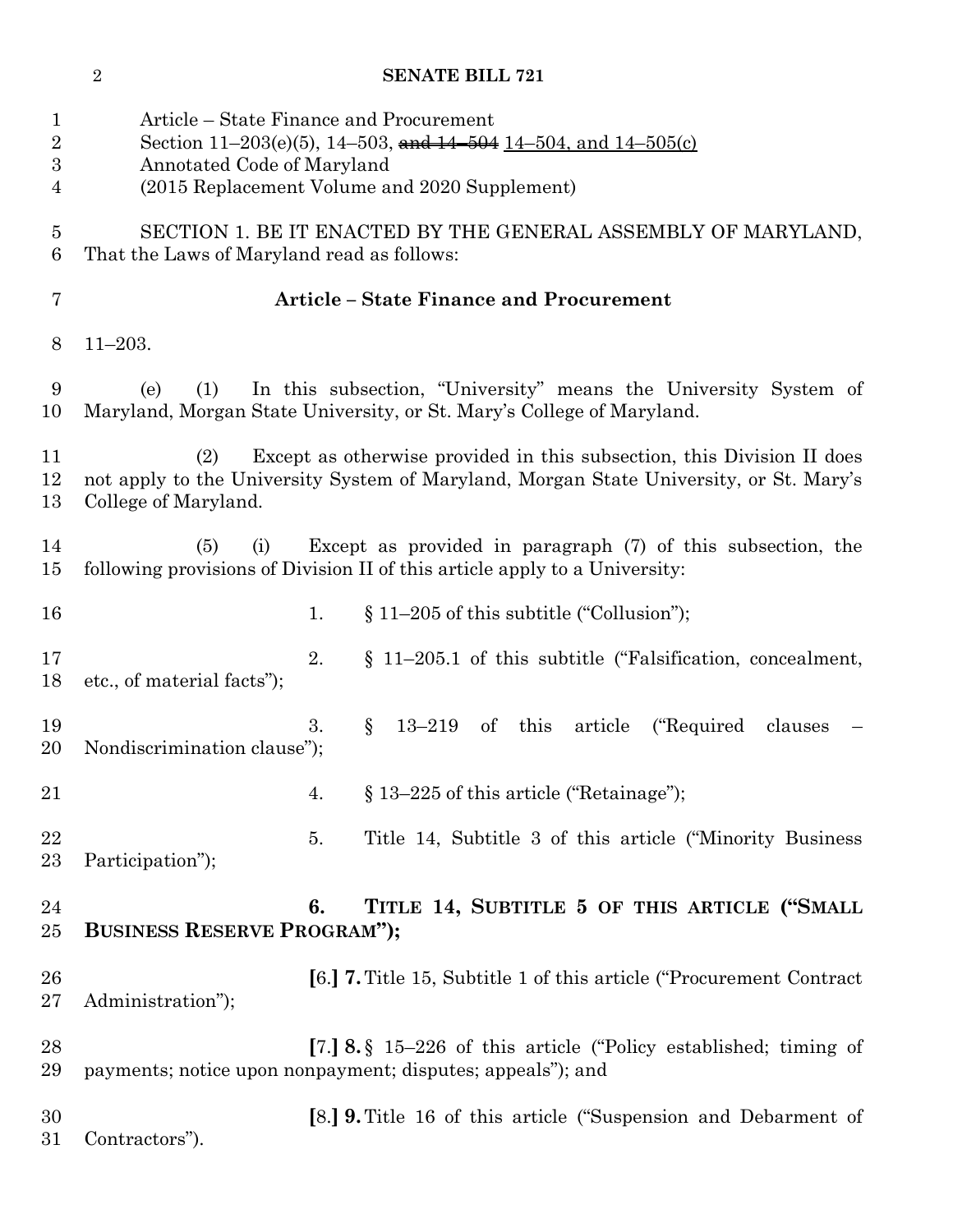# **SENATE BILL 721** 3

| 1<br>$\overline{2}$<br>3 | If a procurement violates the provisions of this subsection or<br>(ii)<br>policies adopted in accordance with this subsection, the procurement contract is void or<br>voidable in accordance with the provisions of $\S 11-204$ of this subtitle. |  |
|--------------------------|---------------------------------------------------------------------------------------------------------------------------------------------------------------------------------------------------------------------------------------------------|--|
| 4                        | $14 - 501.$                                                                                                                                                                                                                                       |  |
| $\overline{5}$           | In this subtitle the following words have the meanings indicated.<br>(a)                                                                                                                                                                          |  |
| 6                        | "Small business" means:<br>(b)                                                                                                                                                                                                                    |  |
| 7<br>$8\,$               | a certified minority business enterprise, as defined in $\S 14-301$ of this<br>(1)<br>title, that meets the criteria specified under item (2) of this subsection; or                                                                              |  |
| 9                        | (2)<br>a business, other than a broker, that meets the following criteria:                                                                                                                                                                        |  |
| 10                       | (i)<br>the business is independently owned and operated;                                                                                                                                                                                          |  |
| 11                       | the business is not a subsidiary of another business;<br>(ii)                                                                                                                                                                                     |  |
| 12                       | the business is not dominant in its field of operation; and<br>(iii)                                                                                                                                                                              |  |
| 13<br>14                 | the wholesale operations of the business did not<br>A.<br>(iv)<br>1.<br>employ more than 50 persons in its most recently completed 3 fiscal years;                                                                                                |  |
| 15<br>16                 | <b>B.</b><br>the retail operations of the business did not employ more<br>than 25 persons in its most recently completed 3 fiscal years;                                                                                                          |  |
| 17<br>18                 | $C_{\cdot}$<br>the manufacturing operations of the business did not<br>employ more than 100 persons in its most recently completed 3 fiscal years;                                                                                                |  |
| 19<br>20                 | D.<br>the service operations of the business did not employ more<br>than 100 persons in its most recently completed 3 fiscal years;                                                                                                               |  |
| 21<br>22                 | Е.<br>the construction operations of the business did not employ<br>more than 50 persons in its most recently completed 3 fiscal years; and                                                                                                       |  |
| 23<br>24                 | F.<br>the architectural and engineering services of the business<br>did not employ more than 100 persons in its most recently completed 3 fiscal years; or                                                                                        |  |
| 25<br>26<br>27           | the gross sales of the wholesale operations of the<br>A.<br>2.<br>business did not exceed an average of \$4,000,000 in its most recently completed 3 fiscal<br>years;                                                                             |  |
| 28<br>29                 | the gross sales of the retail operations of the business did<br>В.<br>not exceed an average of \$3,000,000 in its most recently completed 3 fiscal years;                                                                                         |  |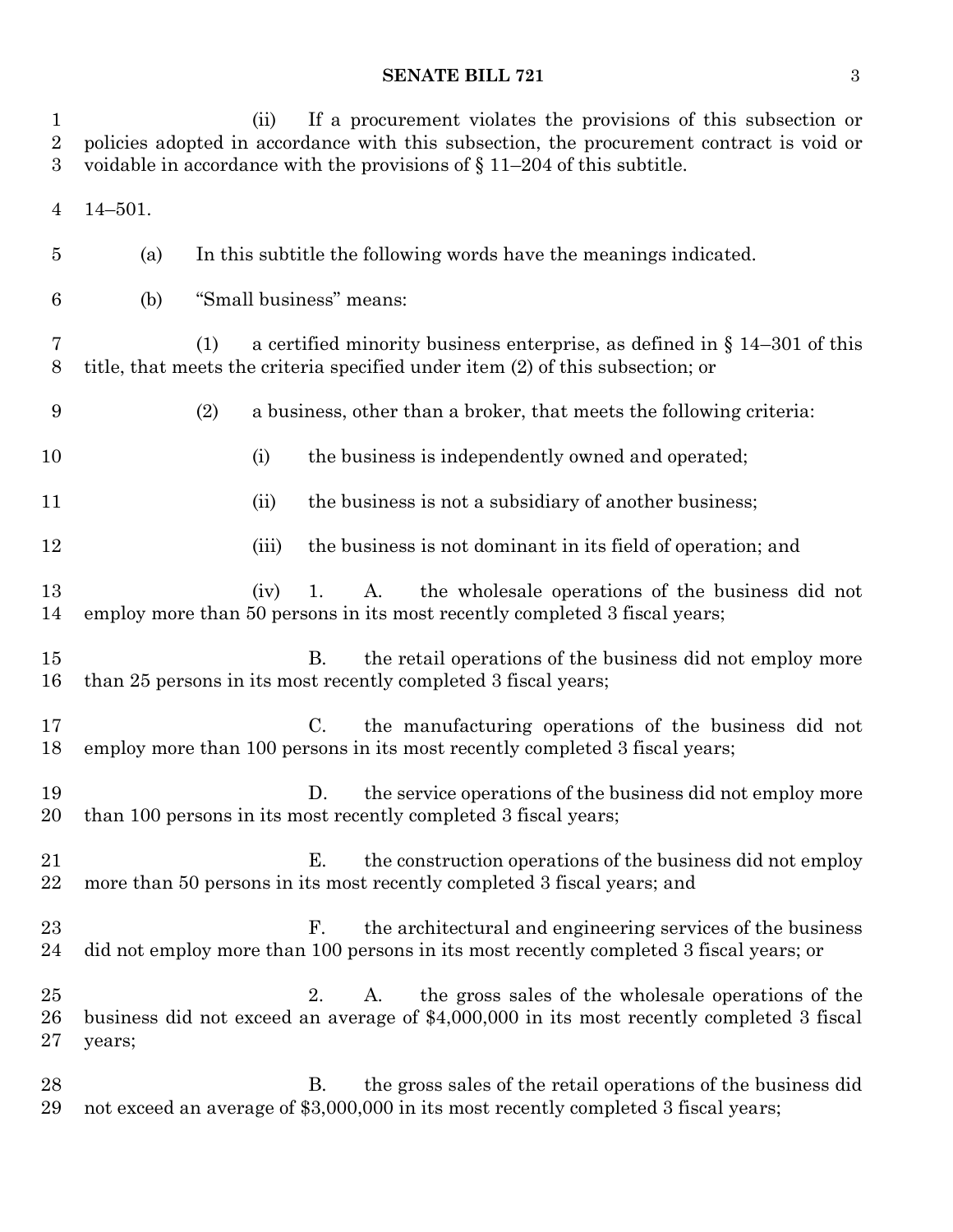#### **SENATE BILL 721**

 C. the gross sales of the manufacturing operations of the business did not exceed an average of \$2,000,000 in its most recently completed 3 fiscal years;

 D. the gross sales of the service operations of the business did not exceed an average of \$10,000,000 in its most recently completed 3 fiscal years;

 E. the gross sales of the construction operations of the business did not exceed an average of \$7,000,000 in its most recently completed 3 fiscal years; and

 F. the gross sales of the architectural and engineering services of the business did not exceed an average of \$4,500,000 in its most recently completed 3 fiscal years.

 (c) "Small business reserve" means those procurements that are limited to responses from small businesses under § 14–502(b) of this subtitle.

14–502.

 (a) Except as provided in subsection (d) of this section, this subtitle applies to all procurements by a unit.

 (b) This subsection does not apply to procurements subject to Subtitle 1 of this title.

 (c) To the extent practicable, a unit shall structure its procurement procedures to achieve a minimum of 15% of the unit's total dollar value of goods, supplies, services, maintenance, construction, construction–related services, and architectural and engineering service contracts to be made directly to small businesses.

 (d) The total dollar value of procurements by a unit does not include the value of contracts to which this section does not apply because of a conflict with federal law.

 (e) A unit may apply toward the unit's overall annual Small Business Reserve payment achievement only those payments resulting from a procurement that is designated a Small Business Reserve procurement.

 (f) The Special Secretary for the Office of Small, Minority, and Women Business Affairs, in consultation with the Attorney General, shall establish standards and guidelines for participation in the Small Business Reserve Program every 5 years.

14–503.

 (a) The Governor's Office of Small, Minority, and Women Business Affairs shall adopt regulations to establish procedures for compiling and maintaining a comprehensive bidder's list of qualified small businesses that shall be posted on the Internet.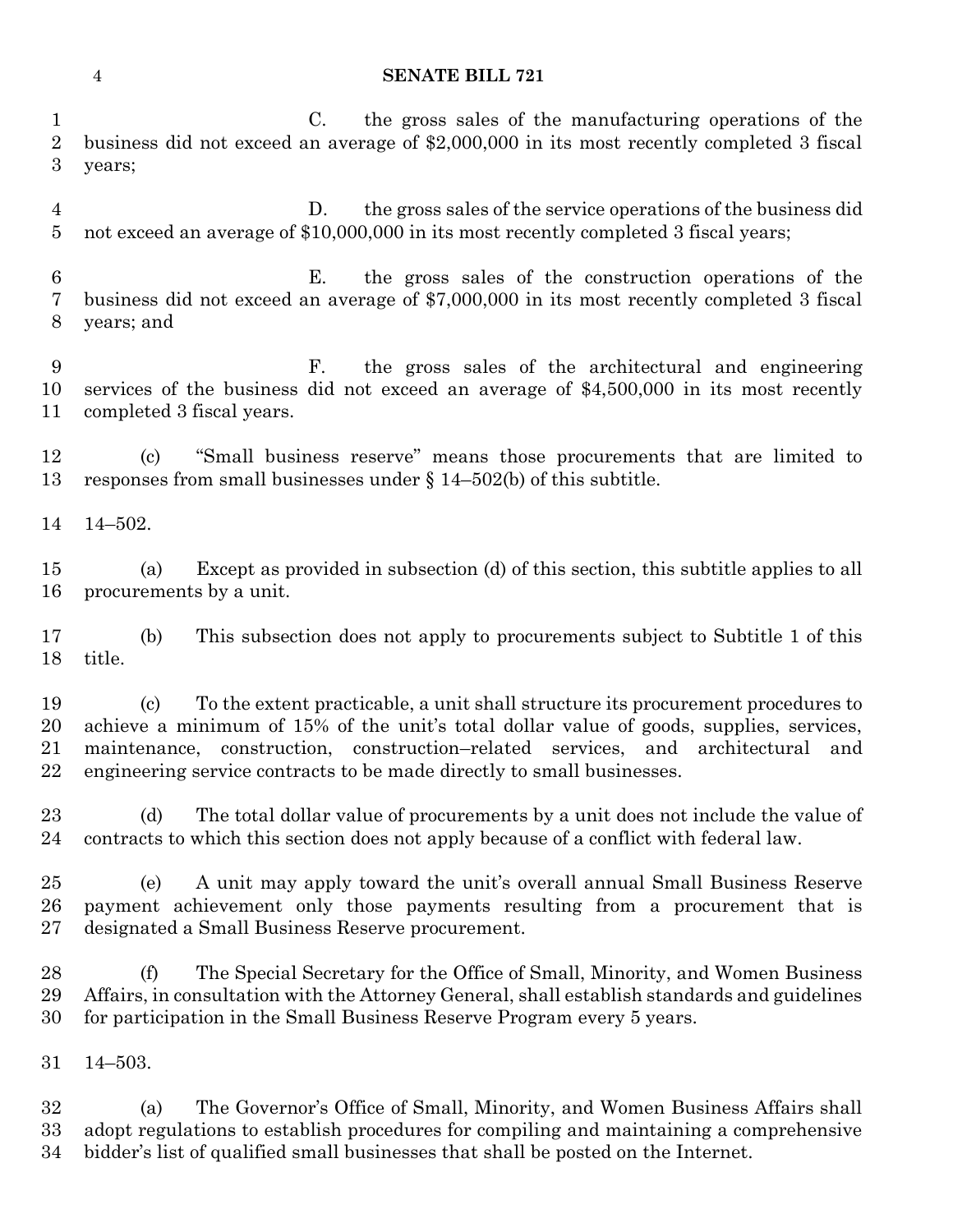**SENATE BILL 721** 5

| $\mathbf{1}$                       | The Governor's Office of Small, Minority, and Women Business Affairs shall:<br>(b)                                                                                                                                                                       |  |
|------------------------------------|----------------------------------------------------------------------------------------------------------------------------------------------------------------------------------------------------------------------------------------------------------|--|
| $\overline{2}$<br>$\boldsymbol{3}$ | establish guidelines for THE ADMINISTRATION OF THE Small<br>(1)<br>Business Reserve Program [administration], INCLUDING GUIDELINES THAT:                                                                                                                 |  |
| 4<br>$\overline{5}$<br>6           | IN CONSULTATION WITH THE OFFICE OF THE ATTORNEY<br>(I)<br>GENERAL, ENSURE OPERATION OF THE SMALL BUSINESS RESERVE PROGRAM IN<br><b>COMPLIANCE WITH FEDERAL LAW;</b>                                                                                      |  |
| $\overline{7}$<br>8<br>9<br>10     | IN CONSULTATION WITH THE DEPARTMENT OF GENERAL<br>(II)<br>SERVICES OFFICE OF STATE PROCUREMENT, PROVIDE FOR THE EFFICIENT<br>EXEMPTION OF PROCUREMENTS FROM THE SMALL BUSINESS RESERVE PROGRAM,<br>INCLUDING CERTAIN TERM AND MASTER CONTRACTS; AND      |  |
| 11<br>12                           | PROMOTE THE POLICIES ESTABLISHED IN SUBTITLE 3 OF<br>(III)<br>THIS TITLE;                                                                                                                                                                                |  |
| 13                                 | ensure agency compliance with the Small Business Reserve Program;<br>(2)                                                                                                                                                                                 |  |
| 14                                 | (3)<br>provide training and technical assistance to agency personnel;                                                                                                                                                                                    |  |
| 15<br>16<br>17                     | ASSIST SMALL BUSINESSES IN COMPLYING WITH PROCEDURES<br>(4)<br>FOR BIDDING ON OR RESPONDING TO A REQUEST FOR PROPOSALS FOR<br>PROCUREMENT CONTRACTS;                                                                                                     |  |
| 18<br>19<br>20                     | INCREASE AWARENESS OF PROCUREMENT OPPORTUNITIES FOR<br>(5)<br>SMALL BUSINESSES, FOCUSING PARTICULARLY ON THOSE BUSINESSES THAT HAVE<br>BEEN OPERATING FOR 3 YEARS OR LESS; and                                                                           |  |
| 21<br>22                           | $\leftrightarrow$ (6) collect data regarding the State's utilization of small business reserve<br>vendors.                                                                                                                                               |  |
| 23<br>24                           | Each unit shall ensure compliance with the regulations set forth in subsection<br>$\left( \mathrm{c}\right)$<br>(a) of this section.                                                                                                                     |  |
| 25                                 | $14 - 504.$                                                                                                                                                                                                                                              |  |
| 26<br>27<br>28                     | Any procurement by a unit of goods, supplies, services, maintenance,<br>(1)<br>(a)<br>construction, construction-related services, architectural services, and engineering<br>services shall be eligible for designation for the small business reserve. |  |
| 29<br>30<br>31                     | (2)<br>FOR ANY PROCUREMENT BY A UNIT ELIGIBLE FOR DESIGNATION<br>FOR THE SMALL BUSINESS RESERVE UNDER PARAGRAPH (1) OF THIS SUBSECTION<br>THAT HAS A TOTAL DOLLAR VALUE OF \$500,000 OR LESS, A UNIT SHALL:                                              |  |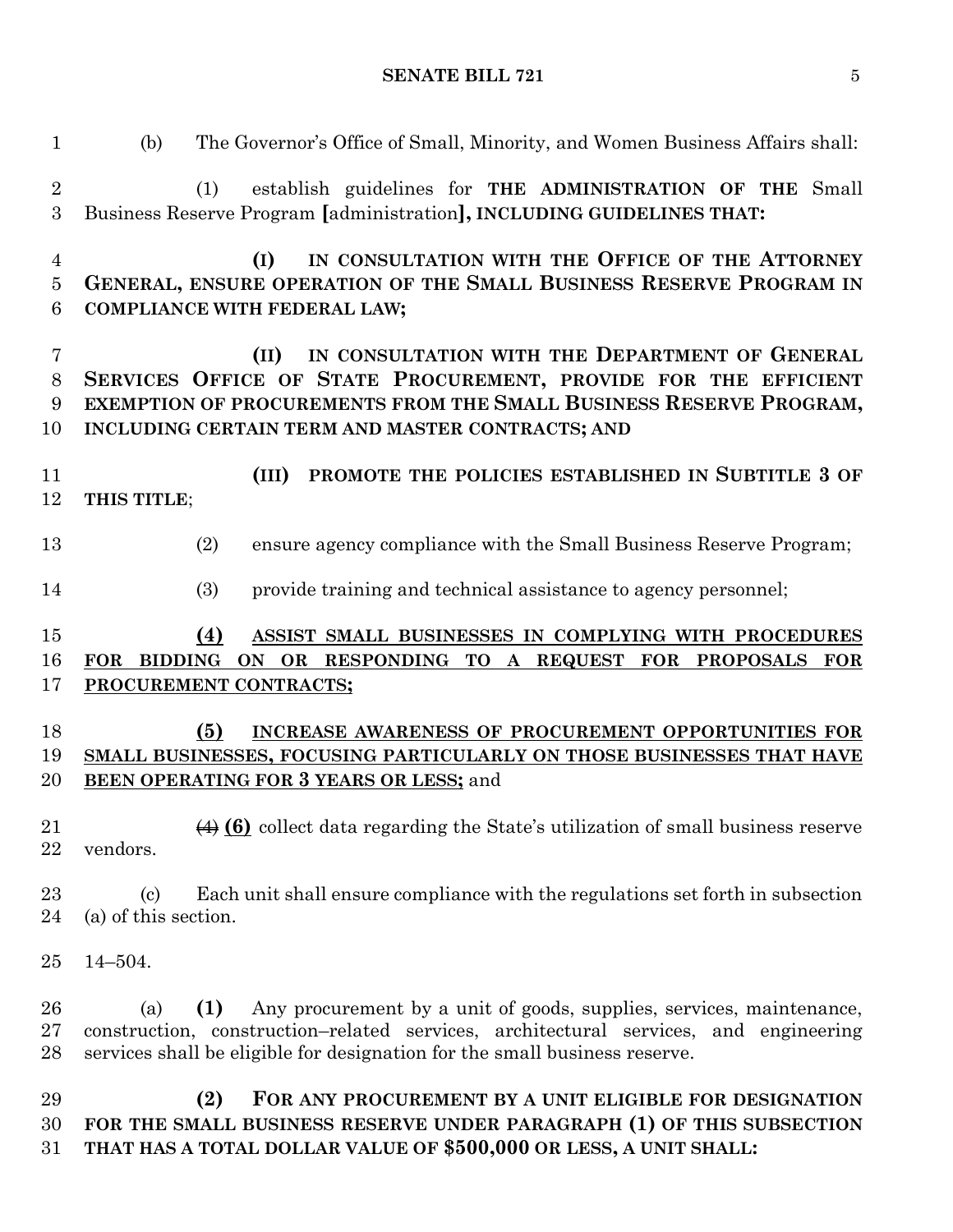**SENATE BILL 721**

 **(I) ASSESS THE PROCUREMENT UNDER THE GUIDELINES FOR THE ADMINISTRATION OF THE SMALL BUSINESS RESERVE PROGRAM ESTABLISHED UNDER § 14–503(B) OF THIS SUBTITLE; AND**

 **(II) 1. DESIGNATE THE PROCUREMENT FOR THE SMALL BUSINESS RESERVE; OR**

 **2. REQUEST AND BE APPROVED FOR AN EXEMPTION, CERTIFIED BY THE GOVERNOR'S OFFICE OF SMALL, MINORITY, AND WOMEN BUSINESS AFFAIRS, THAT IT IS NOT PRACTICABLE TO DESIGNATE THE PROCUREMENT FOR THE SMALL BUSINESS RESERVE.**

 (b) A solicitation for procurement that has been designated for a small business reserve shall be published in the same manner as required for an invitation for bids as set forth in § 13–103(c) of this article.

 (c) The procurement officer of a unit shall award a procurement contract designated for a small business reserve to the small business that submits a responsive bid that:

16 (1) is the lowest bid price;

 (2) if the invitation for bids so provides, is the lowest evaluated bid price; or

 (3) is the bid or proposal most favorable to the State within the small business reserve.

 $21 \quad \underline{14-505}$ .

# (c) **(1) ON OR BEFORE JUNE 30 EACH YEAR, THE GOVERNOR'S OFFICE OF SMALL, MINORITY, AND WOMEN BUSINESS AFFAIRS SHALL REPORT TO THE BOARD OF PUBLIC WORKS AND, IN ACCORDANCE WITH § 2–1257 OF THE STATE GOVERNMENT ARTICLE, THE GENERAL ASSEMBLY ON THE ADMINISTRATION AND EFFECTIVENESS OF THE SMALL BUSINESS RESERVE PROGRAM UNDER THIS SUBTITLE.**

 **(2)** On or before December 31 of each year, the Governor's Office of Small, Minority, and Women Business Affairs shall submit to the Board of Public Works and, subject to § 2–1257 of the State Government Article, to the Legislative Policy Committee a report summarizing the information the Office receives under subsection (b) of this section.

 SECTION 2. AND BE IT FURTHER ENACTED, That, if any provision of this Act or the application thereof to any person or circumstance is held invalid for any reason in a court of competent jurisdiction, the invalidity does not affect other provisions or any other